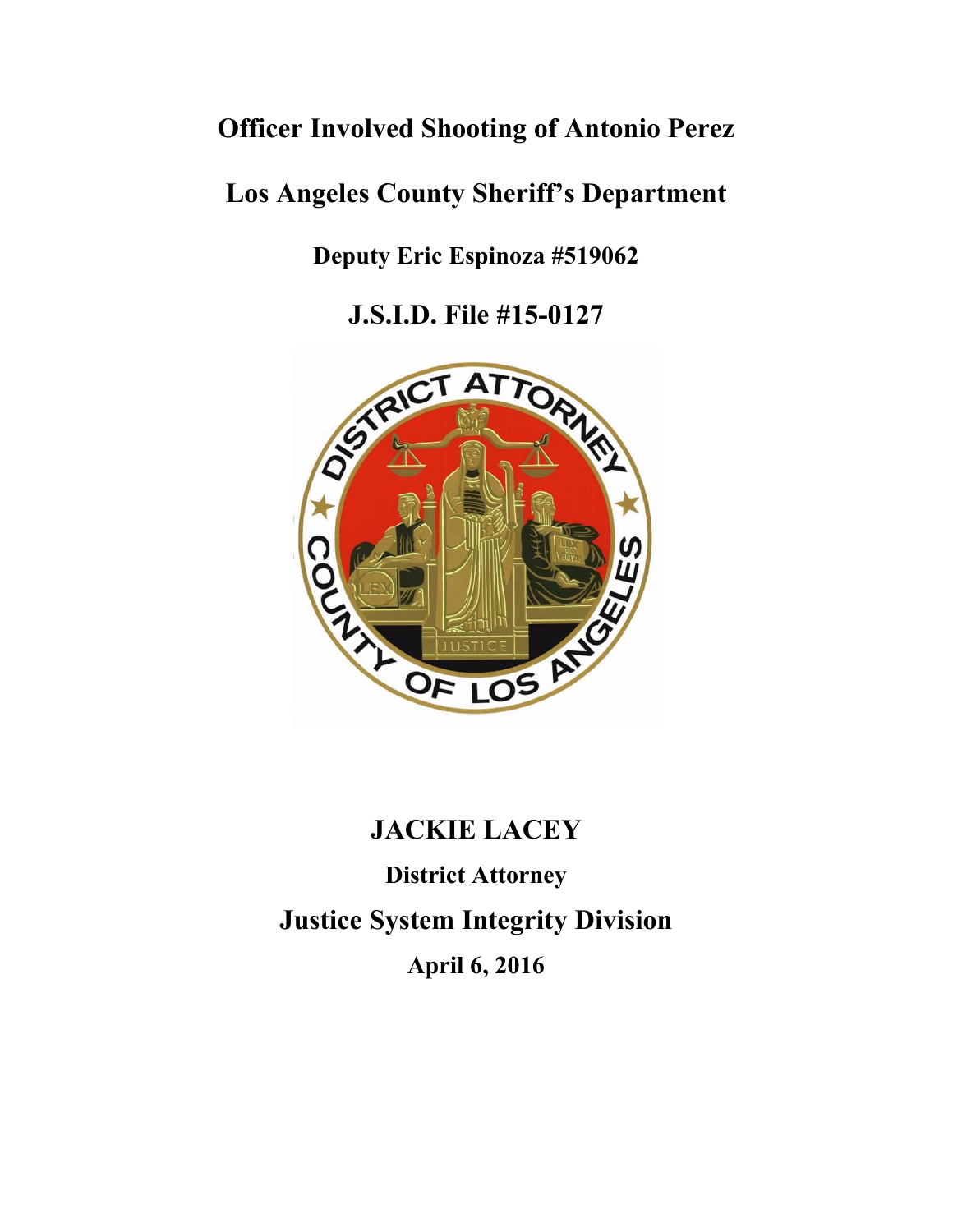#### **MEMORANDUM**

TO: CAPTAIN STEVE KATZ Los Angeles County Sheriff's Department Homicide Bureau 1 Cupania Circle Monterey Park, California 91755 FROM: JUSTICE SYSTEM INTEGRITY DIVISION Los Angeles County District Attorney's Office RE: Officer Involved Shooting J.S.I.D. File #15-0127 L.A.S.D. File #015-03426-2178-013

DATE: April 6, 2016

The Justice System Integrity Division of the Los Angeles County District Attorney's Office has completed its review of the March 12, 2015, fatal shooting of Antonio Perez by Los Angeles Sheriff's Department (LASD) Deputy Eric Espinoza. It is our conclusion that Deputy Espinoza acted in lawful self-defense and defense of others at the time he fired his weapon.

The District Attorney's Command Center was notified of this shooting on March 12, 2015, at approximately 8:10 p.m. The District Attorney Response Team responded and was given a briefing and walk-through of the scene by LASD Lieutenant David Coleman.

The following analysis is based on reports, audio recordings, and photographs submitted to our office by the LASD, Homicide Bureau. No departmentally compelled statements were considered in this analysis.

### **FACTUAL ANALYSIS**

On March 12, 2015 at approximately 6:12 p.m., LASD Century Station Deputies David Brewer and Jesus Rubio were traveling westbound on Walnut Street in the unincorporated area of Walnut Park. Brewer was the driver and Rubio was seated in the right front passenger seat of their marked patrol vehicle. As they proceeded westbound, they saw a green Honda Civic parked facing eastbound along the south curb line with two occupants, Antonio Perez and a woman, later identified as Destiney M. Perez, the driver, made eye contact with Brewer and immediately pulled away from the curb. Perez drove the vehicle eastbound on Walnut Street and turned southbound on Pacific Boulevard, failing to stop for a stop sign.

Brewer turned his vehicle around, proceeded eastbound following Perez, and told his partner to run the license plate of the Honda.<sup>1</sup> As they turned southbound on Pacific, Perez turned

<sup>&</sup>lt;sup>1</sup> Both Brewer and Rubio recognized Perez from previous contacts and Rubio believed that Perez did not have a valid driver's license.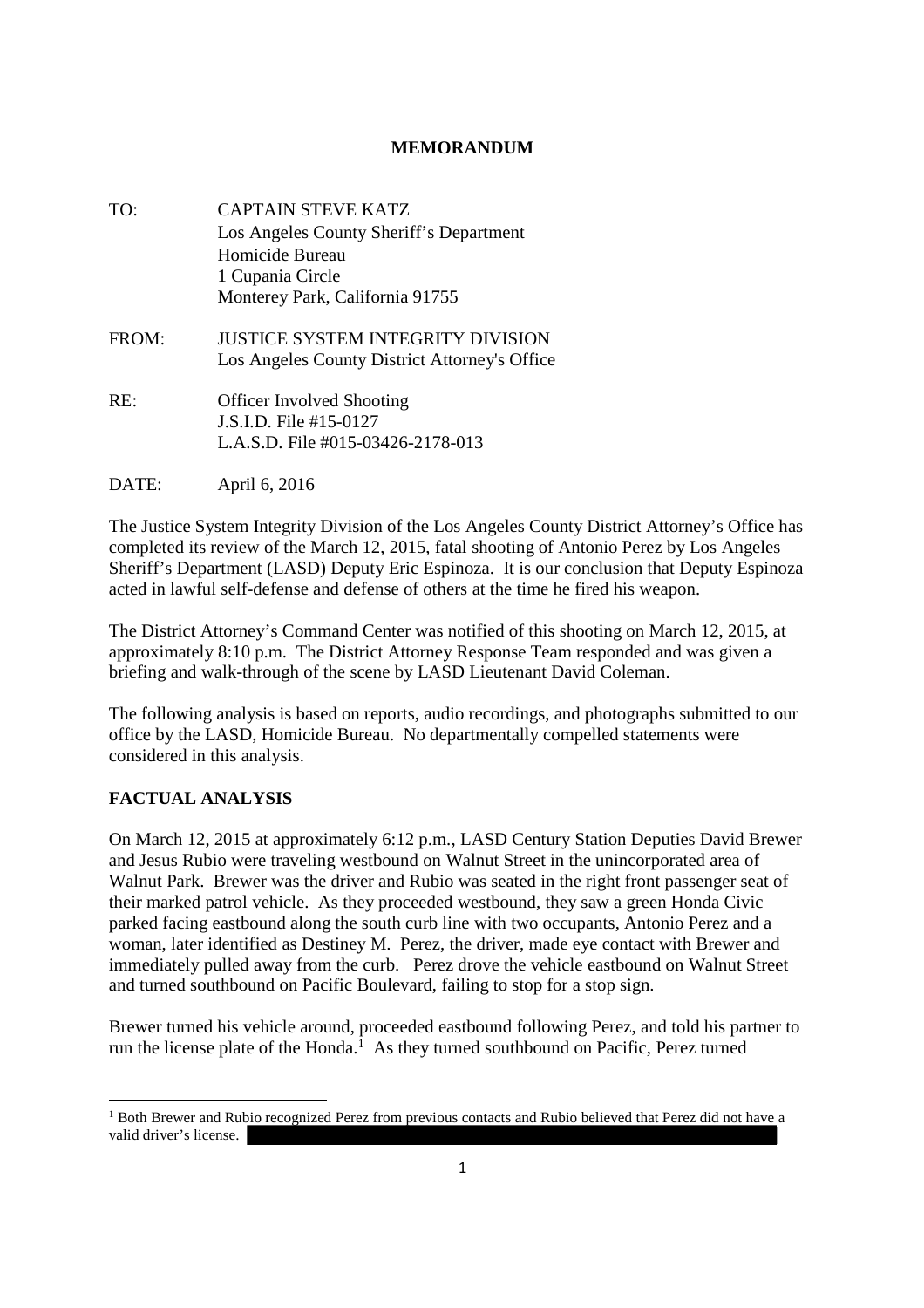westbound on California Street and then southbound onto Sante Fe Avenue. As Brewer and Rubio traveled on California Street approaching Sante Fe Avenue, Brewer activated his vehicle's lights and siren. The deputies turned southbound onto Sante Fe Avenue and were unable to see the Honda.

The deputies turned right at the first opportunity and proceeded westbound in an alley which intersects with a north/south alley running between Sante Fe Avenue and Mabrisa Avenue. As the deputies passed the north/south alley, they looked north and saw the Honda parked mid-block in the alley. The deputies began to drive northbound in the alley. Simultaneously, their license plate query returned, indicating that the Honda was a stolen vehicle.

Brewer and Rubio parked their patrol vehicle, approached the Honda, and discovered that it was empty.<sup>2</sup> Several bystanders directed the deputies to the courtyard area of Sante Fe Avenue, indicating that the suspect had run in that direction. Brewer and Rubio proceeded toward that location and informed dispatch that a stolen vehicle suspect had just run from their location. As Brewer and Rubio proceeded through the courtyard, bystanders directed the deputies eastbound across Sante Fe Avenue and then eastbound on Walnut Street. Brewer updated dispatch, indicating that the suspect was Antonio Perez and he was traveling eastbound on Walnut Street. Brewer saw Perez scale a wall to a building located on the corner of Walnut Street and Sante Fe Avenue and proceed southbound through the property towards California Avenue.

Additional deputies were called to the scene and established a perimeter to apprehend Perez and Destiney M. LASD Aero Bureau responded, provided air support, and assisted in coordinating the perimeter and search. As this was happening, Delores Flores was interviewed by deputies.

Flores told the deputies that she heard a crash in the alley behind her residence.<sup>3</sup> She looked westbound and saw a Hispanic man followed by a Hispanic woman running eastbound towards her location. When the man was approximately five feet away, Flores saw the man pull a black handgun from the right side of his waistband. Flores, in fear, covered her face with her arms until she heard footsteps running past her. She uncovered her face and saw the man running eastbound towards Sante Fe Avenue as the woman followed. The man was putting the gun back into the right side of his waistband. Flores described the man as 25-35 years old, weighing 160- 200 pounds, and dressed in a white shirt and dark shorts.<sup>4</sup> Deputies immediately communicated over the radio that the "suspect is 417, black 417," indicating that Perez was armed with a black gun.

Perez fled southbound midblock through residences, traveling from Walnut Street, crossing California Street, and arriving on Live Oak Street. Aero Bureau deputies observed Perez

However, at the time of this incident, he did possess a valid driver's license. Investigators later determined that the Honda had a punched ignition, indicating that it was stolen.

<sup>&</sup>lt;sup>2</sup> The investigation revealed that Perez collided with a white Acura driven by Jose Capristo that was proceeding southbound in the alley and fled the scene. Capristo told deputies that the driver was a male Hispanic with a shaved head and a female Hispanic was seated in the right front passenger seat. The driver and passenger exited the car after the collision and ran eastbound. Capristo indicated that the driver was wearing a white shirt and shorts. Capristo did not see the man holding a gun, but believed that the man had a gun based upon his demeanor. Shortly after, Capristo heard a woman telling someone that the man had a gun.

<sup>&</sup>lt;sup>3</sup> Flores resides in an apartment located at Sante Fe Avenue.

<sup>4</sup> Perez was 32 years old and weighed 175 pounds.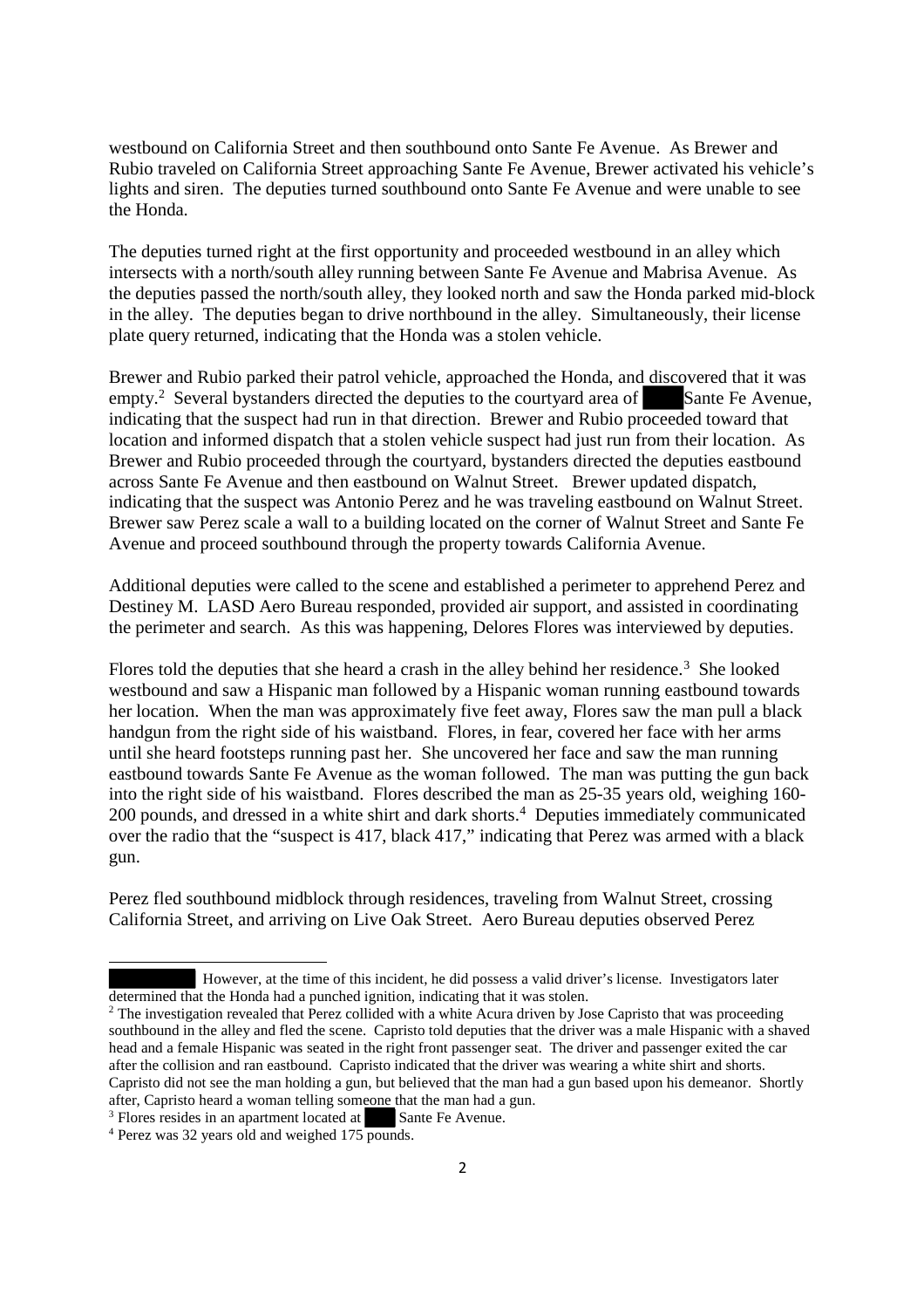climbing through backyards of California Street residences and heading towards Live Oak Street, but briefly lost sight of him. Perez entered the residence located at Live Oak Street by forcing his way past Maria Aceves as she opened the metal security gate to her home to check on a noise that she heard outside. Aceves, scared, ran out to the street, contacted Deputy Jhonattan White, and told him what had just occurred. Aceves saw Perez walk eastbound on the north sidewalk of Live Oak Street and run across the street, out of view.<sup>5</sup> Aceves pointed at Perez and told White, "That's him!" White broadcast this information.

Perez continued to flee southbound through backyard areas. Perez jumped over a fence, landed in the backyard of a residence located at Flower Street, and ran towards the residence located at Flower Street.<sup>6</sup> Alfredo Sanchez watched Perez approach Flower Street and then heard a loud crash. Sanchez described the noise as consistent with a door being forcefully pushed or slammed in order to force entrance.<sup>7</sup> When Sanchez initially saw Perez, he described Perez as "bald head, five feet seven inches, medium build, wearing light brown or tan pants." Approximately two to four minutes later, Sanchez again saw Perez. Sanchez immediately noticed that Perez had changed his clothing. Perez was now wearing a dark colored hooded sweatshirt and orange shorts.<sup>8</sup> Perez placed the hood over his head and concealed himself adjacent to a small wall. Sanchez watched Perez walk south down the driveway and then begin to sprint across the street. Sanchez lost sight of Perez.

Deputies Thomas Spinks and Eric Espinoza heard the initial broadcast regarding the stolen vehicle suspect, the update that the suspect was armed with a gun, and the description of the suspect as a bald Hispanic man. They responded in their marked black and white patrol vehicle to a request for assistance with the perimeter and took a position mid-block on Flower Street between Sante Fe Avenue and Pacific Boulevard. Spinks and Espinoza were aware that Perez was running over walls and fences and through yards, and as stated by Espinoza, "did not want to be apprehended." Due to the varying clothing descriptions, the deputies believed that Perez had been changing his clothing as he ran. After approximately one minute, both deputies heard an update that Perez was running southbound from Live Oak Street towards their location. Espinoza looked north from his position and saw Perez walking down a driveway of a residence located on the north side of Flower Street. Perez was visibly winded and "glistening with sweat."

As Perez walked toward Espinoza, Espinoza ordered Perez to "Stop right there! Get on the ground! Let me see your hands!"<sup>9</sup> Perez did not stop, kept his hands inside his jacket pockets, and kept walking towards Espinoza as Espinoza continued to order him to "Stop! Stop moving! Stay right there and let me see your hands!" Perez momentarily acted as if he was going to stop,

 $\frac{7}{10}$  Investigators later determined that the door frame for the door leading directly to a bedroom at this location was damaged in a manner consistent with being kicked or forced inward.

 $5$  It was later determined by investigators that Perez stole clothing from Aceves' residence.

Flower Street is the address of the rear residence located on the same property as Flower Street.

<sup>&</sup>lt;sup>8</sup> Later investigation revealed that Perez broke into Flower Street while it was occupied by Blanca Escheverria, her niece, Jessica V., and her five year old cousin, Mark V. Perez stole Jessica V.'s orange P.E. shorts, a black hooded zip up sweatshirt or jacket, and several car keys, and fled the location after changing his clothes. Perez left a pair of tan Dickies pants in the bedroom, which contained identification in his name.

<sup>9</sup> Spinks was at the driver's side of their car and Espinoza was on the passenger's side. Spinks initially saw Espinoza talking to someone, but did not see Perez until he walked closer to Espinoza.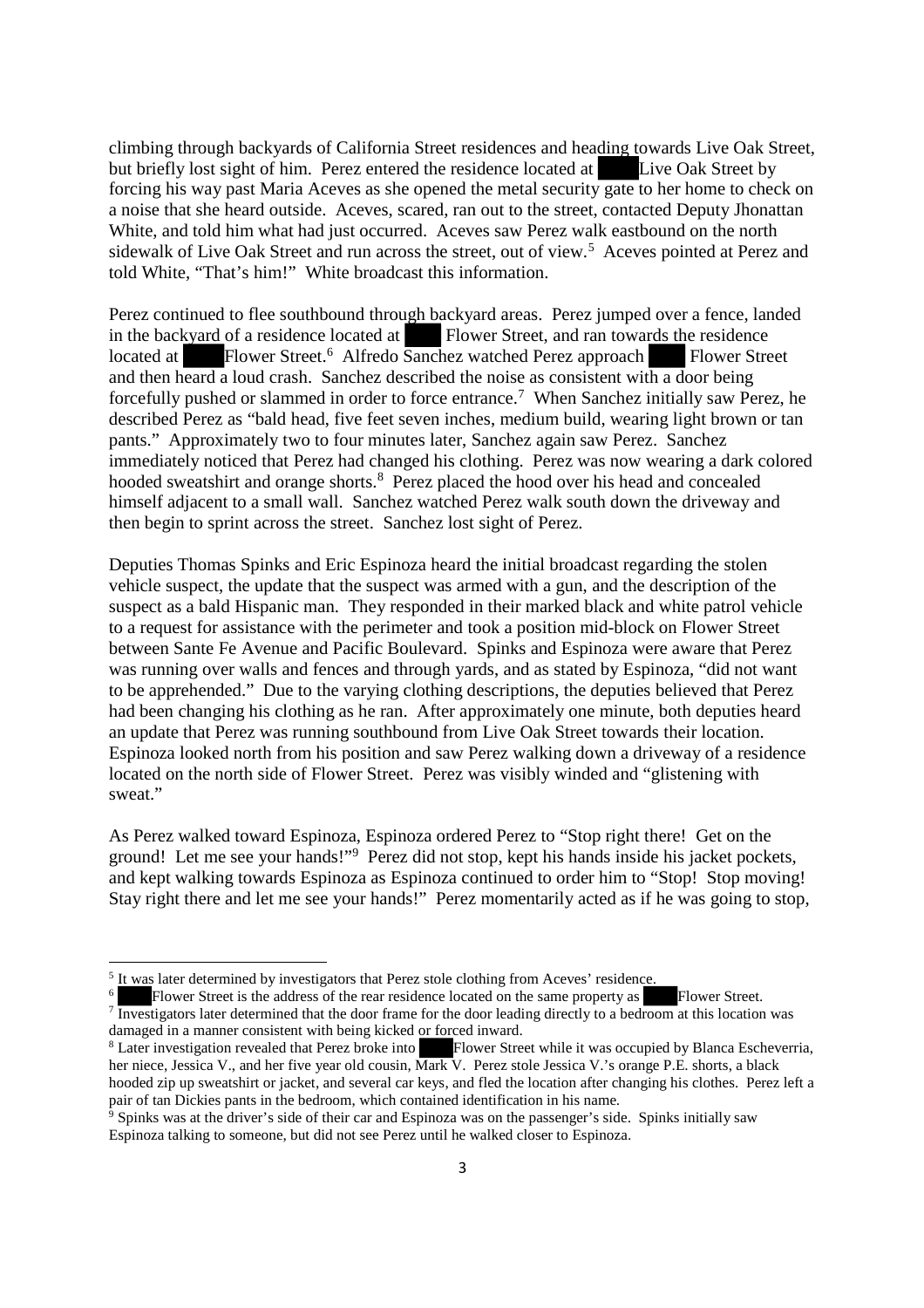but then made a "quick jerk movement" and ran southbound past Espinoza along Espinoza's right side.<sup>10</sup>

Perez ran across the street and into the driveway of a residence located at 2432 Flower Street. Espinoza followed and continued to order Perez to "Stop!" and "Put your hands up!" Spinks followed Espinoza and also ordered Perez to "Stop running!" Suddenly Perez stopped running up the driveway, spun his body around to face Espinoza, and reached into his waistband with both hands. As Perez reached into his waistband, Espinoza again yelled for him to put his hands up. Believing that Perez was armed with a handgun based upon the information broadcast during this incident, Espinoza was afraid that Perez was retrieving a gun and was going to shoot him or his partner, who was standing behind him. Espinoza fired three shots at Perez. Perez fell forward onto the driveway, landing face down.

Paramedics were called and responded to the scene, where they pronounced Perez dead. On March 15, 2015, Deputy Medical Examiner Dr. Jeffrey Gutstadt, M.D. performed an autopsy on Perez' body. Perez suffered three gunshot wounds: one wound to the abdomen, one wound to the right shoulder, and one wound to the left upper back. The direction of travel in the wounds to the shoulder and back are downward and consistent with Perez bending forward at the time he was hit by gunfire.

Espinoza was armed with a Smith & Wesson MMP 9 mm pistol. The maximum capacity of this weapon is 18 total rounds. After this incident, Espinoza's duty weapon contained 15 rounds. Three cartridge casings were recovered at the scene in close proximity to Perez' body. Although Perez had been described as being armed with a black gun, a weapon was not found.

Investigators interviewed Destiney M. Destiney met Perez, who she called "Jesse," on Facebook in January. On March 12, 2015, Jesse picked up Destiney from Bobo's Hamburgers in the green Honda, which Destiney assumed was stolen based upon the punched ignition. They planned on hanging out and smoking weed. Jesse was dressed in a grey "muscle" shirt and tan pants. As they drove, Destiney saw the police following them and Jesse began to drive faster. Destiney told Jesse to stop, but he did not listen to her. Jesse tried to maneuver around a car ahead of them in the alley, but there was not enough space. Jesse crashed the Honda into the other car. Destiney climbed out of the window and Jesse told her to run, which she did. They split up and Destiney was ultimately stopped by a deputy.

#### **CONCLUSION**

According to the law in California, a person acted in lawful self-defense or defense of another if (1) he reasonably believed that he or someone else was in imminent danger of being killed or suffering great bodily injury and (2) he reasonably believed that the immediate use of deadly force was necessary to defend against that danger. CALCRIM No. 505. If the person's beliefs were reasonable, the danger does not need to have actually existed. CALCRIM No. 3470. The right of self-defense is the same whether the danger is real or merely apparent. People v. Toledo (1948) 85 Cal.App.2d 577.

<sup>&</sup>lt;sup>10</sup> At some point, Perez dropped several sets of keys onto the driveway where they were recovered by investigators.